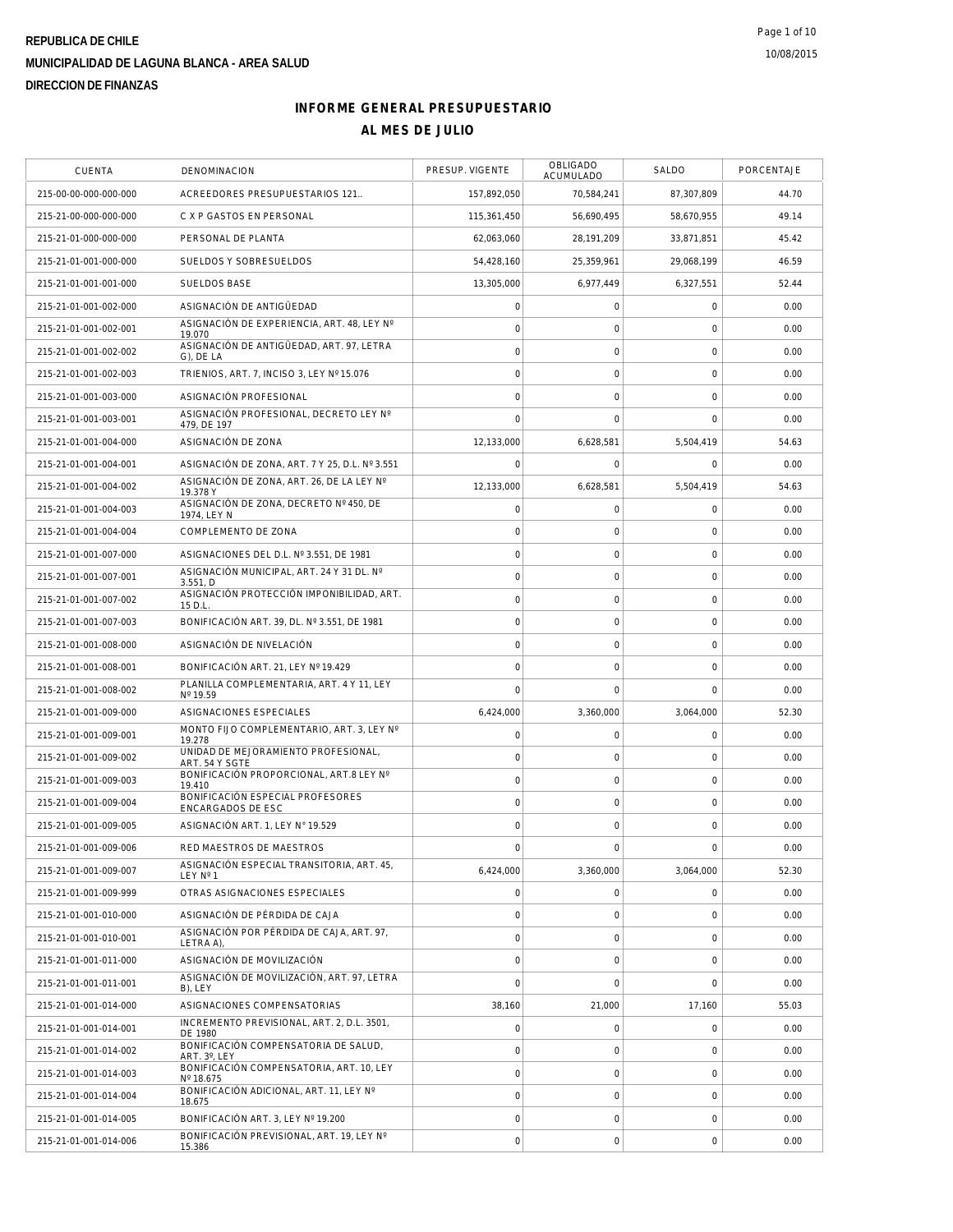| <b>CUENTA</b>         | DENOMINACION                                                 | PRESUP. VIGENTE | <b>OBLIGADO</b><br><b>ACUMULADO</b> | SALDO        | PORCENTAJE |
|-----------------------|--------------------------------------------------------------|-----------------|-------------------------------------|--------------|------------|
| 215-21-01-001-014-007 | REMUNERACIÓN ADICIONAL, ART. 3°<br>TRANSITORIO, LEY N        | 0               | 0                                   | $\mathbf 0$  | 0.00       |
| 215-21-01-001-014-999 | OTRAS ASIGNACIONES COMPENSATORIAS                            | 38,160          | 21,000                              | 17,160       | 55.03      |
| 215-21-01-001-015-000 | ASIGNACIONES SUSTITUTIVAS                                    | 0               | 0                                   | $\mathbf 0$  | 0.00       |
| 215-21-01-001-015-001 | ASIGNACIÓN ÚNICA, ART. 4, LEY Nº 18.717                      | 0               | $\mathbf 0$                         | $\mathbf 0$  | 0.00       |
| 215-21-01-001-015-999 | OTRAS ASIGNACIONES SUSTITUTIVAS                              | 0               | $\mathsf{O}\xspace$                 | $\mathbf 0$  | 0.00       |
| 215-21-01-001-019-000 | ASIGNACIÓN DE RESPONSABILIDAD                                | 0               | 0                                   | $\mathbf 0$  | 0.00       |
| 215-21-01-001-019-001 | ASIGNACIÓN DE RESPONSABILIDAD JUDICIAL,<br><b>ART. 2, LE</b> | 0               | $\mathsf{O}\xspace$                 | $\mathbf 0$  | 0.00       |
| 215-21-01-001-019-002 | ASIGNACIÓN DE RESPONSABILIDAD DIRECTIVA                      | $\circ$         | 0                                   | $\mathbf 0$  | 0.00       |
| 215-21-01-001-019-003 | ASIGNACIÓN DE RESPONSABILIDAD TÉCNICO<br>PEDAGÓGICA          | 0               | 0                                   | $\mathbf 0$  | 0.00       |
| 215-21-01-001-019-004 | ASIGNACIÓN DE RESPONSABILIDAD, ART. 9°,<br>DECRETO 25        | $\circ$         | $\mathsf{O}\xspace$                 | $\mathbf 0$  | 0.00       |
| 215-21-01-001-025-000 | ASIGNACIÓN ARTÍCULO 1º LEY Nº 19.112                         | $\overline{0}$  | $\mathsf{O}\xspace$                 | $\mathbf 0$  | 0.00       |
| 215-21-01-001-025-001 | ASIGNACIÓN ESPECIAL PROFESIONALES LEY Nº<br>15.076           | 0               | 0                                   | $\mathbf 0$  | 0.00       |
| 215-21-01-001-025-002 | ASIGNACIÓN ESPECIAL PROFESIONALES LEY Nº<br>15.076           | $\circ$         | 0                                   | $\mathbf 0$  | 0.00       |
| 215-21-01-001-026-000 | ASIGNACIÓN ARTÍCULO 1° LEY N° 19.432                         | $\circ$         | 0                                   | $\mathbf 0$  | 0.00       |
| 215-21-01-001-027-000 | ASIGNACIÓN DE ESTÍMULO PERSONAL MÉDICO<br><b>DIURNO</b>      | 0               | 0                                   | $\mathbf 0$  | 0.00       |
| 215-21-01-001-028-000 | ASIGNACIONES DE ESTIMULO PERSONAL<br>MEDICO Y PROFESO        | 2,651,000       | 1,395,482                           | 1,255,518    | 52.64      |
| 215-21-01-001-028-002 | ASIGNACION DE DESEMPEÑO EN CONDICIONES<br><b>DIFICILES</b>   | 2,651,000       | 1,395,482                           | 1,255,518    | 52.64      |
| 215-21-01-001-031-000 | ASIGNACIÓN DE EXPERIENCIA CALIFICADA                         | $\overline{0}$  | 0                                   | $\mathbf 0$  | 0.00       |
| 215-21-01-001-031-001 | ASIGNACIÓN DE PERFECCIONAMIENTO, ART. 49,<br>LEY Nº 1        | $\circ$         | $\mathbf 0$                         | $\mathbf 0$  | 0.00       |
| 215-21-01-001-031-002 | ASIGNACIÓN POST TÍTULO, ART. 42, LEY Nº<br>19.378            | $\overline{0}$  | 0                                   | $\mathbf 0$  | 0.00       |
| 215-21-01-001-032-000 | ASIGNACIÓN DE REFORZAMIENTO<br>PROFESIONAL DIURNO            | 0               | 0                                   | $\mathbf 0$  | 0.00       |
| 215-21-01-001-037-000 | ASIGNACIÓN ÚNICA                                             | $\overline{0}$  | 0                                   | $\mathbf 0$  | 0.00       |
| 215-21-01-001-038-000 | ASIGNACION ZONAS EXTREMAS                                    | 6,572,000       | 0                                   | 6,572,000    | 0.00       |
| 215-21-01-001-043-000 | ASIGNACIÓN INHERENTE AL CARGO LEY N°<br>18.695               | 0               | $\Omega$                            | $\mathbf 0$  | 0.00       |
| 215-21-01-001-044-000 | ASIGNACION DE ATENCION PRIMARIA<br><b>MUNICIPAL</b>          | 13,305,000      | 6,977,449                           | 6,327,551    | 52.44      |
| 215-21-01-001-044-001 | ASIGNACION DE ATENCION PRIMARIA SALUD<br>ART. 23/25 L        | 13,305,000      | 6,977,449                           | 6,327,551    | 52.44      |
| 215-21-01-001-999-000 | OTRAS ASIGNACIONES3                                          | 0               | 0                                   | $\mathbf 0$  | 0.00       |
| 215-21-01-002-000-000 | APORTES DEL EMPLEADOR                                        | 1,166,000       | 628,406                             | 537,594      | 53.89      |
| 215-21-01-002-001-000 | A SERVICIOS DE BIENESTAR                                     | $\Omega$        | $\Omega$                            | $\mathbf 0$  | 0.00       |
| 215-21-01-002-002-000 | OTRAS COTIZACIONES PREVISIONALES                             | 1,166,000       | 628,406                             | 537,594      | 53.89      |
| 215-21-01-003-000-000 | ASIGNACIONES POR DESEMPEÑO                                   | 968,900         | 0                                   | 968,900      | 0.00       |
| 215-21-01-003-001-000 | DESEMPEÑO INSTITUCIONAL                                      | 0               | 0                                   | $\mathbf 0$  | 0.00       |
| 215-21-01-003-001-001 | ASIGNACIÓN DE MEJORAMIENTO DE LA<br><b>GESTIÓN MUNICIPAL</b> | 0               | $\mathbf 0$                         | $\mathbf 0$  | 0.00       |
| 215-21-01-003-001-002 | BONIFICACIÓN EXCELENCIA                                      | $\mathbf 0$     | $\mathbf 0$                         | $\mathbf 0$  | 0.00       |
| 215-21-01-003-002-000 | DESEMPEÑO COLECTIVO                                          | 0               | $\mathbf 0$                         | $\mathbf 0$  | 0.00       |
| 215-21-01-003-002-001 | ASIGNACIÓN DE MEJORAMIENTO DE LA<br><b>GESTIÓN MUNICIPAL</b> | 0               | $\mathbf 0$                         | $\mathbf 0$  | 0.00       |
| 215-21-01-003-002-002 | ASIGNACIÓN VARIABLE POR DESEMPEÑO<br>COLECTIVO               | $\overline{0}$  | 0                                   | $\mathbf 0$  | 0.00       |
| 215-21-01-003-002-003 | ASIGNACIÓN DE DESARROLLO Y ESTÍMULO AL<br>DESEMPEÑO C        | $\overline{0}$  | $\mathbf 0$                         | $\mathbf{0}$ | 0.00       |
| 215-21-01-003-003-000 | DESEMPEÑO INDIVIDUAL                                         | 968,900         | $\mathbf 0$                         | 968,900      | 0.00       |
| 215-21-01-003-003-001 | ASIGNACIÓN DE MEJORAMIENTO DE LA<br><b>GESTIÓN MUNICIPAL</b> | 0               | $\mathbf 0$                         | $\mathbf{0}$ | 0.00       |
| 215-21-01-003-003-002 | ASIGNACIÓN DE INCENTIVO POR GESTIÓN<br><b>JURISDICCIONAL</b> | $\mathbf 0$     | $\mathsf{O}\xspace$                 | $\mathbf 0$  | 0.00       |
| 215-21-01-003-003-003 | ASIGNACIÓN ESPECIAL DE INCENTIVO<br>PROFESIONAL, ART.        | 0               | 0                                   | $\mathbf 0$  | 0.00       |
| 215-21-01-003-003-004 | ASIGNACIÓN VARIABLE POR DESEMPEÑO<br>INDIVIDUAL              | $\mathbf 0$     | $\mathsf{O}\xspace$                 | $\mathbf 0$  | 0.00       |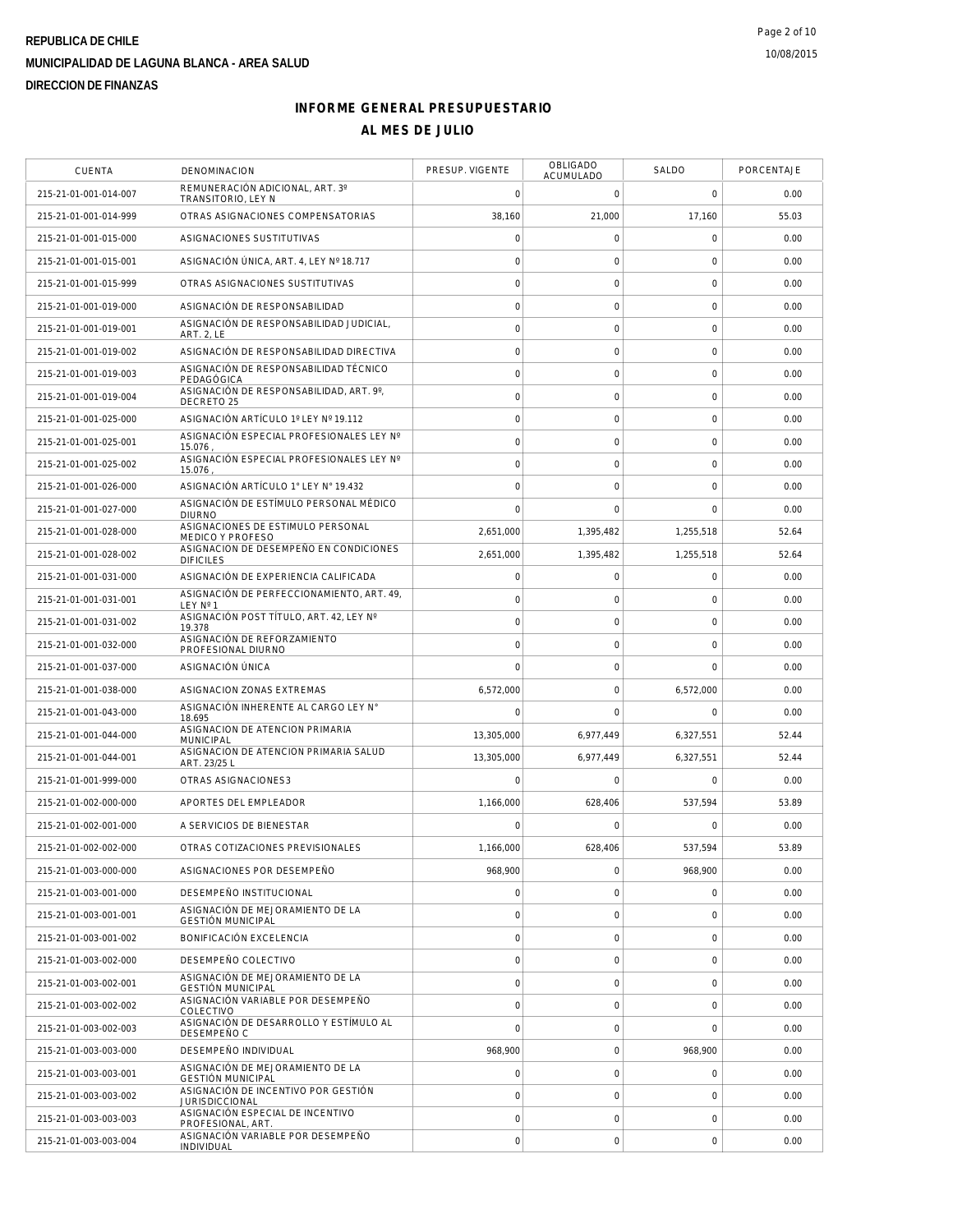| CUENTA                | DENOMINACION                                           | PRESUP. VIGENTE     | OBLIGADO<br>ACUMULADO | SALDO               | PORCENTAJE |
|-----------------------|--------------------------------------------------------|---------------------|-----------------------|---------------------|------------|
| 215-21-01-003-003-005 | ASIGNACIÓN DE MÉRITO, ART. 30, DE LA LEY Nº<br>19.378  | 968,900             | $\mathbf 0$           | 968,900             | 0.00       |
| 215-21-01-004-000-000 | REMUNERACIONES VARIABLES                               | 5,500,000           | 2,202,842             | 3,297,158           | 40.05      |
| 215-21-01-004-001-000 | ASIGNACIÓN ARTICULO 12 ° LEY N ° 19.041                | $\mathbf 0$         | $\mathsf O$           | $\mathbf 0$         | 0.00       |
| 215-21-01-004-002-000 | ASIGNACIÓN DE ESTÍMULO JORNADAS<br><b>PRIORITARIAS</b> | $\mathbf 0$         | $\mathbf 0$           | $\mathbf 0$         | 0.00       |
| 215-21-01-004-003-000 | ASIGNACIÓN ARTICULO 3 ° LEY N º 19.264                 | $\mathbf 0$         | $\mathbf 0$           | $\mathbf 0$         | 0.00       |
| 215-21-01-004-004-000 | ASIGNACIÓN POR DESEMPEÑO DE FUNCIONES<br>CRÍTICAS      | $\mathbf 0$         | $\mathbf 0$           | $\mathbf 0$         | 0.00       |
| 215-21-01-004-005-000 | TRABAJOS EXTRAORDINARIOS                               | 2,000,000           | 741,640               | 1,258,360           | 37.08      |
| 215-21-01-004-006-000 | COMISIONES DE SERVICIOS EN EL PAÍS                     | 3,500,000           | 1,461,202             | 2,038,798           | 41.75      |
| 215-21-01-004-007-000 | COMISIONES DE SERVICIOS EN EL EXTERIOR                 | $\mathbf 0$         | $\mathbf 0$           | 0                   | 0.00       |
| 215-21-01-005-000-000 | AGUINALDOS Y BONOS                                     | $\mathbf 0$         | 0                     | 0                   | 0.00       |
| 215-21-01-005-001-000 | AGUINALDOS                                             | $\mathbf 0$         | $\mathsf{O}\xspace$   | $\mathbf 0$         | 0.00       |
| 215-21-01-005-001-001 | AGUINALDO DE FIESTAS PATRIAS                           | $\mathbf 0$         | $\mathsf{O}\xspace$   | $\mathsf{O}\xspace$ | 0.00       |
| 215-21-01-005-001-002 | AGUINALDO DE NAVIDAD                                   | $\circ$             | $\mathbf 0$           | $\mathbf 0$         | 0.00       |
| 215-21-01-005-002-000 | <b>BONOS DE ESCOLARIDAD</b>                            | $\circ$             | $\mathsf{O}\xspace$   | $\mathbf 0$         | 0.00       |
| 215-21-01-005-003-000 | <b>BONOS ESPECIALES</b>                                | $\mathbf 0$         | $\mathbf 0$           | $\mathbf 0$         | 0.00       |
| 215-21-01-005-003-001 | BONO EXTRAORDINARIO ANUAL                              | $\circ$             | $\mathbf 0$           | $\mathbf 0$         | 0.00       |
| 215-21-01-005-004-000 | BONIFICACIÓN ADICIONAL AL BONO DE<br>ESCOLARIDAD       | $\mathbf 0$         | $\mathbf 0$           | $\mathbf 0$         | 0.00       |
| 215-21-02-000-000-000 | PERSONAL A CONTRATA                                    | 17.990.390          | 9,936,465             | 8,053,925           | 55.23      |
| 215-21-02-001-000-000 | SUELDOS Y SOBRESUELDOS                                 | 13,165,390          | 7,313,964             | 5,851,426           | 55.55      |
| 215-21-02-001-001-000 | SUELDOS BASE                                           | 4,179,500           | 2,321,893             | 1,857,607           | 55.55      |
| 215-21-02-001-002-000 | ASIGNACIÓN DE ANTIGÜEDAD                               | $\mathsf{O}\xspace$ | $\mathsf O$           | $\mathbf 0$         | 0.00       |
| 215-21-02-001-002-001 | ASIGNACIÓN DE EXPERIENCIA, ART. 48, LEY Nº<br>19.070   | $\mathbf 0$         | $\mathbf 0$           | 0                   | 0.00       |
| 215-21-02-001-002-002 | ASIGNACIÓN DE ANTIGÜEDAD, ART. 97, LETRA<br>G), DE LA  | $\circ$             | $\mathbf 0$           | $\mathbf 0$         | 0.00       |
| 215-21-02-001-003-000 | ASIGNACIÓN PROFESIONAL                                 | $\Omega$            | $\mathbf 0$           | $\mathbf 0$         | 0.00       |
| 215-21-02-001-004-000 | ASIGNACIÓN DE ZONA                                     | 3,970,500           | 2,205,798             | 1,764,702           | 55.55      |
| 215-21-02-001-004-001 | ASIGNACIÓN DE ZONA, ART. 7 Y 25, D.L. Nº 3.551<br>. D  | $\mathbf 0$         | $\mathbf 0$           | $\Omega$            | 0.00       |
| 215-21-02-001-004-002 | ASIGNACIÓN DE ZONA, ART. 26, LEY Nº 19.378 Y<br>LEY N  | 3.970.500           | 2,205,798             | 1,764,702           | 55.55      |
| 215-21-02-001-004-003 | COMPLEMENTO DE ZONA                                    | $\mathbf 0$         | $\mathsf O$           | 0                   | 0.00       |
| 215-21-02-001-007-000 | ASIGNACIONES DEL D.L. Nº 3.551. DE 1981                | $\mathbf 0$         | $\mathbf 0$           | 0                   | 0.00       |
| 215-21-02-001-007-001 | ASIGNACIÓN MUNICIPAL, ART. 24 Y 31 D.L. Nº<br>3.551.   | $\mathbf 0$         | $\mathbf 0$           | $\mathbf 0$         | 0.00       |
| 215-21-02-001-007-002 | ASIGNACIÓN PROTECCIÓN IMPONIBILIDAD, ART.<br>15 D.L.   | $\mathbf 0$         | $\mathsf O$           | 0                   | 0.00       |
| 215-21-02-001-008-000 | ASIGNACIÓN DE NIVELACIÓN                               | $\mathbf 0$         | $\mathbf 0$           | 0                   | 0.00       |
| 215-21-02-001-008-001 | BONIFICACIÓN ART. 21, LEY Nº 19.4291                   | $\mathbf 0$         | $\mathsf O$           | $\mathbf 0$         | 0.00       |
| 215-21-02-001-008-002 | PLANILLA COMPLEMENTARIA, ART. 4 Y 11, LEY<br>Nº 19.59  | $\mathbf 0$         | 0                     | 0                   | 0.00       |
| 215-21-02-001-009-000 | ASIGNACIONES ESPECIALES                                | $\mathbf 0$         | $\mathsf O$           | $\mathbf 0$         | 0.00       |
| 215-21-02-001-009-001 | MONTO FIJO COMPLEMENTARIO, ART. 3, LEY Nº<br>19.2781   | $\mathbf 0$         | $\mathbf 0$           | 0                   | 0.00       |
| 215-21-02-001-009-002 | UNIDAD DE MEJORAMIENTO PROFESIONAL,<br>ART. 54 Y SGTE  | $\circ$             | $\mathbf 0$           | $\overline{0}$      | 0.00       |
| 215-21-02-001-009-003 | BONIFICACIÓN PROPORCIONAL, ART. 8, LEY Nº<br>19.4101   | $\circ$             | $\mathsf{O}\xspace$   | $\mathbf 0$         | 0.00       |
| 215-21-02-001-009-004 | BONIFICACIÓN ESPECIAL PROFESORES<br>ENCARGADOS DE ESC  | $\mathbf 0$         | $\mathbf 0$           | 0                   | 0.00       |
| 215-21-02-001-009-005 | ASIGNACIÓN ART. 1, LEY Nº 19.5291                      | $\circ$             | $\mathsf O$           | 0                   | 0.00       |
| 215-21-02-001-009-006 | RED MAESTROS DE MAESTROS                               | $\mathbf 0$         | 0                     | $\mathbf 0$         | 0.00       |
| 215-21-02-001-009-007 | ASIGNACIÓN ESPECIAL TRANSITORIA, ART. 45,<br>LEY Nº 1  | $\mathbf 0$         | $\mathbf 0$           | $\mathbf 0$         | 0.00       |
| 215-21-02-001-009-999 | OTRAS ASIGNACIONES ESPECIALES                          | $\mathbf 0$         | $\mathsf O$           | $\mathbf 0$         | 0.00       |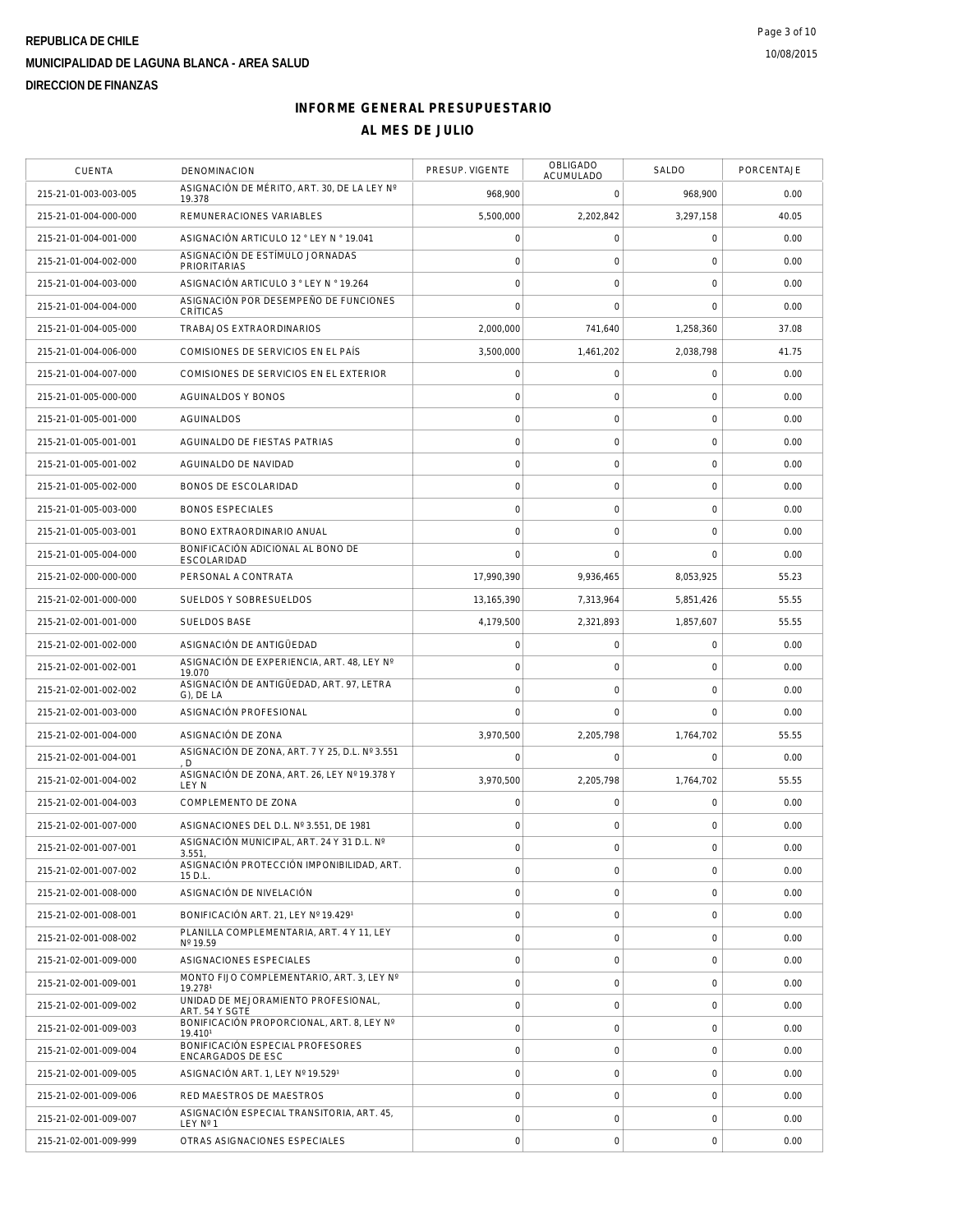| <b>CUENTA</b>         | DENOMINACION                                                 | PRESUP. VIGENTE     | OBLIGADO<br>ACUMULADO | SALDO               | PORCENTAJE |
|-----------------------|--------------------------------------------------------------|---------------------|-----------------------|---------------------|------------|
| 215-21-02-001-010-000 | ASIGNACIÓN DE PÉRDIDA DE CAJA                                | $\mathbf 0$         | 0                     | $\mathbf 0$         | 0.00       |
| 215-21-02-001-010-001 | ASIGNACIÓN POR PÉRDIDA DE CAJA, ART. 97.<br>LETRA A)         | $\circ$             | $\mathbf 0$           | $\mathbf 0$         | 0.00       |
| 215-21-02-001-011-000 | ASIGNACIÓN DE MOVILIZACIÓN                                   | $\mathbf 0$         | $\mathsf{O}\xspace$   | $\mathbf 0$         | 0.00       |
| 215-21-02-001-011-001 | ASIGNACIÓN DE MOVILIZACIÓN, ART. 97, LETRA<br>B), LEY        | $\circ$             | $\mathbf 0$           | $\mathbf 0$         | 0.00       |
| 215-21-02-001-013-000 | ASIGNACIONES COMPENSATORIAS                                  | $\mathbf 0$         | $\mathbf 0$           | $\mathbf 0$         | 0.00       |
| 215-21-02-001-013-001 | INCREMENTO PREVISIONAL, ART. 2, D.L. 3501,<br>DF 1980        | $\mathsf{O}\xspace$ | $\mathsf{O}\xspace$   | $\mathbf 0$         | 0.00       |
| 215-21-02-001-013-002 | BONIFICACIÓN COMPENSATORIA DE SALUD,<br>ART. 3. LEY N        | $\mathbf 0$         | $\mathsf{O}\xspace$   | $\mathbf 0$         | 0.00       |
| 215-21-02-001-013-003 | BONIFICACIÓN COMPENSATORIA, ART. 10, LEY<br>Nº 18.675        | $\mathbf 0$         | $\mathsf{O}\xspace$   | $\mathbf 0$         | 0.00       |
| 215-21-02-001-013-004 | BONIFICACIÓN ADICIONAL, ART. 11, LEY Nº<br>18.6751           | $\circ$             | $\mathsf{O}\xspace$   | $\mathbf 0$         | 0.00       |
| 215-21-02-001-013-005 | BONIFICACIÓN ART. 3, LEY Nº 19.200                           | $\mathbf 0$         | $\mathbf 0$           | $\mathbf 0$         | 0.00       |
| 215-21-02-001-013-006 | BONIFICACIÓN PREVISIONAL ART. 19, LEY Nº<br>15.386           | $\mathsf{O}\xspace$ | $\mathbf 0$           | $\mathbf 0$         | 0.00       |
| 215-21-02-001-013-007 | REMUNERACIÓN ADICIONAL, ART. 3<br>TRANSITORIO, LEY Nº        | $\circ$             | $\mathsf{O}\xspace$   | $\mathbf 0$         | 0.00       |
| 215-21-02-001-013-999 | OTRAS ASIGNACIONES COMPENSATORIAS                            | $\mathbf 0$         | $\mathsf{O}\xspace$   | $\mathbf 0$         | 0.00       |
| 215-21-02-001-014-000 | ASIGNACIONES SUSTITUTIVAS                                    | $\circ$             | $\mathbf 0$           | $\mathbf 0$         | 0.00       |
| 215-21-02-001-014-001 | ASIGNACIÓN ÚNICA, ART. 4, LEY Nº 18.717                      | $\mathbf 0$         | $\mathsf{O}\xspace$   | $\mathbf 0$         | 0.00       |
| 215-21-02-001-014-999 | OTRAS ASIGNACIONES SUSTITUTIVAS                              | $\circ$             | $\mathsf{O}\xspace$   | $\mathbf 0$         | 0.00       |
| 215-21-02-001-018-000 | ASIGNACIÓN DE RESPONSABILIDAD                                | $\mathbf 0$         | $\mathbf 0$           | $\mathbf 0$         | 0.00       |
| 215-21-02-001-018-001 | ASIGNACIÓN DE RESPONSABILIDAD DIRECTIVA                      | $\circ$             | $\mathsf{O}\xspace$   | $\mathbf 0$         | 0.00       |
| 215-21-02-001-018-002 | ASIGNACIÓN DE RESPONSABILIDAD TÉCNICO<br>PEDAGÓGICA          | $\circ$             | $\mathbf 0$           | $\mathbf 0$         | 0.00       |
| 215-21-02-001-026-000 | ASIGNACIÓN DE ESTÍMULO PERSONAL MÉDICO<br><b>DIURNO</b>      | $\Omega$            | $\mathbf 0$           | $\mathbf 0$         | 0.00       |
| 215-21-02-001-027-000 | ASIGNACION DE ESTIMULO PERSONAL MEDICO<br><b>Y PROFESORE</b> | 835,890             | 464,380               | 371,510             | 55.56      |
| 215-21-02-001-027-002 | ASIGNACION POR DES. EN COND. DIFICILES ART<br><b>28 LEY</b>  | 835,890             | 464,380               | 371,510             | 55.56      |
| 215-21-02-001-028-000 | ASIGNACIÓN ARTÍCULO 7° LEY N° 19.112                         | $\mathbf 0$         | $\mathbf 0$           | $\mathbf 0$         | 0.00       |
| 215-21-02-001-029-000 | ASIGNACIÓN DE ESTÍMULO POR FALENCIA                          | $\mathbf 0$         | $\mathsf{O}\xspace$   | $\mathbf 0$         | 0.00       |
| 215-21-02-001-030-000 | ASIGNACIÓN DE EXPERIENCIA CALIFICADA                         | $\mathbf 0$         | $\mathsf{O}\xspace$   | $\mathbf 0$         | 0.00       |
| 215-21-02-001-030-001 | ASIGNACIÓN DE PERFECCIONAMIENTO, ART. 49,<br>LEY N° 1        | $\mathbf 0$         | $\mathsf{O}\xspace$   | $\mathsf{O}\xspace$ | 0.00       |
| 215-21-02-001-030-002 | ASIGNACIÓN POST TÍTULO, ART. 42, LEY N°<br>19.378            | $\circ$             | $\mathsf{O}\xspace$   | $\mathbf 0$         | 0.00       |
| 215-21-02-001-031-000 | ASIGNACIÓN DE REFORZAMIENTO<br>PROFESIONAL DIURNO            | $\circ$             | $\mathsf{O}\xspace$   | $\mathbf 0$         | 0.00       |
| 215-21-02-001-036-000 | ASIGNACIÓN ÚNICA                                             | $\mathbf 0$         | $\mathbf 0$           | $\mathbf 0$         | 0.00       |
| 215-21-02-001-037-000 | ASIGNACIÓN ZONAS EXTREMAS                                    | $\mathbf 0$         | $\mathsf{O}\xspace$   | $\mathbf 0$         | 0.00       |
| 215-21-02-001-042-000 | ASIGNACION DE ATENCION PRIMARIA<br><b>MUNICIPAL</b>          | 4,179,500           | 2,321,893             | 1,857,607           | 55.55      |
| 215-21-02-001-999-000 | OTRAS ASIGNACIONES4                                          | $\Omega$            | $\mathbf 0$           | $\mathbf 0$         | 0.00       |
| 215-21-02-002-000-000 | APORTES DEL EMPLEADOR                                        | 318,000             | 225,345               | 92,655              | 70.86      |
| 215-21-02-002-001-000 | A SERVICIOS DE BIENESTAR                                     | $\overline{0}$      | $\mathsf O$           | $\mathbf 0$         | 0.00       |
| 215-21-02-002-002-000 | OTRAS COTIZACIONES PREVISIONALES                             | 318,000             | 225,345               | 92,655              | 70.86      |
| 215-21-02-003-000-000 | ASIGNACIONES POR DESEMPEÑO                                   | 4,007,000           | 2.205.000             | 1,802,000           | 55.03      |
| 215-21-02-003-001-000 | DESEMPEÑO INSTITUCIONAL                                      | $\mathsf{O}\xspace$ | 0                     | $\mathbf 0$         | 0.00       |
| 215-21-02-003-001-001 | ASIGNACIÓN DE MEJORAMIENTO DE LA<br><b>GESTIÓN MUNICIPAL</b> | $\mathsf{O}\xspace$ | $\mathsf O$           | $\mathbf 0$         | 0.00       |
| 215-21-02-003-001-002 | BONIFICACIÓN EXCELENCIA                                      | $\circ$             | $\mathsf O$           | $\mathbf 0$         | 0.00       |
| 215-21-02-003-002-000 | DESEMPEÑO COLECTIVO                                          | $\circ$             | $\mathsf{O}\xspace$   | $\mathbf 0$         | 0.00       |
| 215-21-02-003-002-001 | ASIGNACIÓN DE MEJORAMIENTO DE LA<br><b>GESTIÓN MUNICIPAL</b> | $\mathbf 0$         | $\mathbf 0$           | $\mathbf 0$         | 0.00       |
| 215-21-02-003-002-002 | ASIGNACIÓN VARIABLE POR DESEMPEÑO<br>COLECTIVO               | $\mathsf{O}\xspace$ | $\mathsf O$           | $\mathbf 0$         | 0.00       |
| 215-21-02-003-002-003 | ASIGNACIÓN DE DESARROLLO Y ESTÍMULO AL<br>DESEMPEÑO C        | $\circ$             | $\mathsf{O}\xspace$   | $\mathbf 0$         | 0.00       |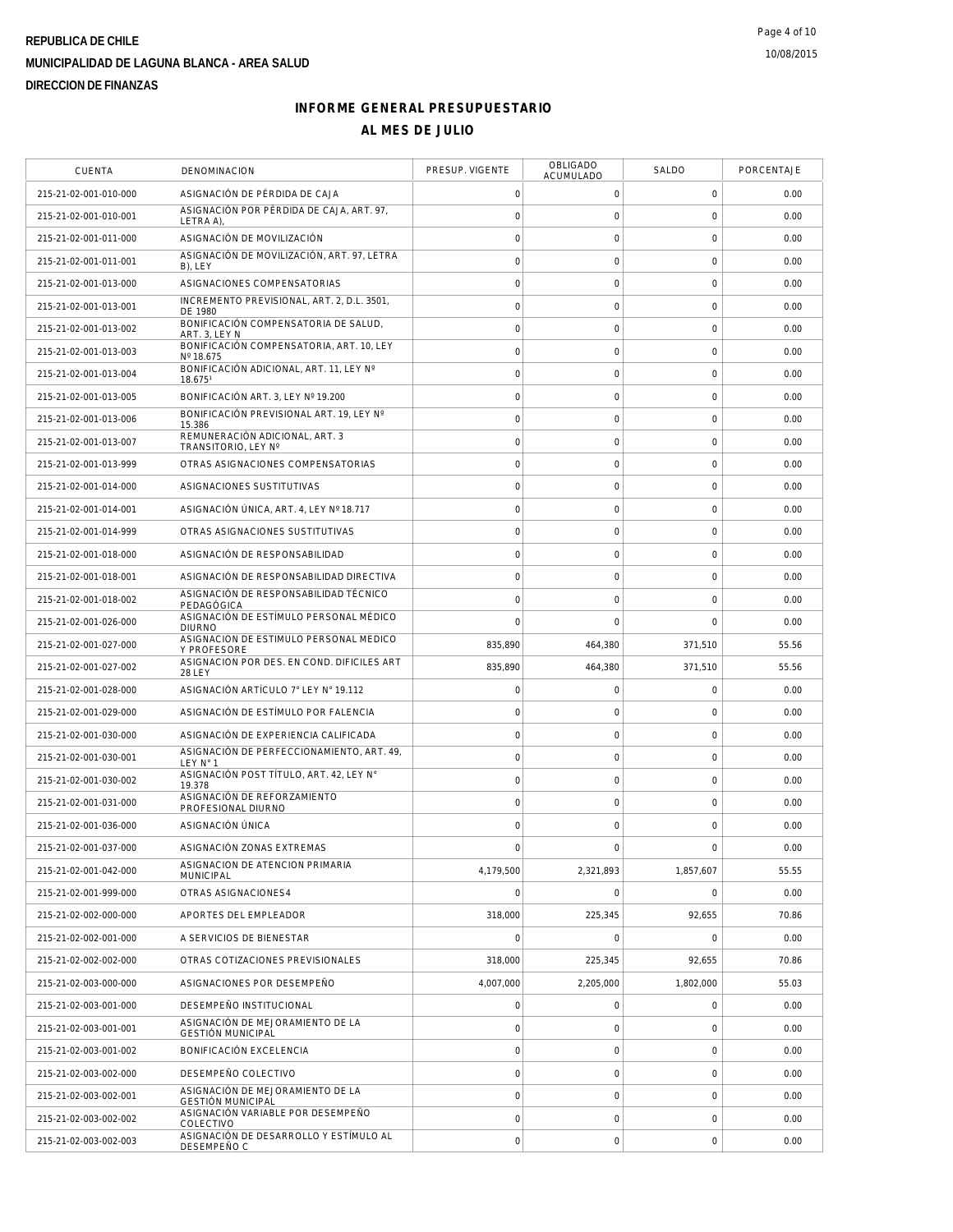| <b>CUENTA</b>         | DENOMINACION                                                 | PRESUP. VIGENTE     | <b>OBLIGADO</b><br>ACUMULADO | SALDO       | PORCENTAJE |
|-----------------------|--------------------------------------------------------------|---------------------|------------------------------|-------------|------------|
| 215-21-02-003-003-000 | DESEMPEÑO INDIVIDUAL                                         | 4,007,000           | 2,205,000                    | 1,802,000   | 55.03      |
| 215-21-02-003-003-001 | ASIGNACIÓN DE MEJORAMIENTO DE LA<br><b>GESTIÓN MUNICIPAL</b> | $\mathbf 0$         | $\mathbf 0$                  | $\mathbf 0$ | 0.00       |
| 215-21-02-003-003-002 | ASIGNACIÓN ESPECIAL DE INCENTIVO<br>PROFESIONAL, ART.        | 4,007,000           | 2,205,000                    | 1.802.000   | 55.03      |
| 215-21-02-003-003-003 | ASIGNACIÓN VARIABLE POR DESEMPEÑO<br><b>INDIVIDUAL</b>       | $\mathsf{O}\xspace$ | $\mathsf O$                  | $\mathbf 0$ | 0.00       |
| 215-21-02-003-003-004 | ASIGNACIÓN DE MÉRITO, ART. 30, DE LA LEY Nº<br>19.378        | $\bigcap$           | $\mathbf 0$                  | $\mathbf 0$ | 0.00       |
| 215-21-02-004-000-000 | REMUNERACIONES VARIABLES                                     | 500,000             | 192,156                      | 307,844     | 38.43      |
| 215-21-02-004-001-000 | ASIGNACIÓN ARTÍCULO 12, LEY Nº 19.041                        | $\mathsf{O}\xspace$ | $\mathsf O$                  | $\mathbf 0$ | 0.00       |
| 215-21-02-004-002-000 | ASIGNACIÓN DE ESTÍMULO JORNADAS<br><b>PRIORITARIAS</b>       | $\mathbf 0$         | $\mathbf 0$                  | $\mathbf 0$ | 0.00       |
| 215-21-02-004-003-000 | ASIGNACIÓN ARTÍCULO 3º LEY Nº 19.264                         | $\circ$             | $\mathbf 0$                  | $\mathbf 0$ | 0.00       |
| 215-21-02-004-004-000 | ASIGNACIÓN POR DESEMPEÑO DE FUNCIONES<br>CRÍTICAS            | $\circ$             | $\mathsf{O}\xspace$          | $\mathbf 0$ | 0.00       |
| 215-21-02-004-005-000 | TRABAJOS EXTRAORDINARIOS                                     | $\mathbf 0$         | $\mathbf 0$                  | $\mathbf 0$ | 0.00       |
| 215-21-02-004-006-000 | COMISIONES DE SERVICIOS EN EL PAÍS                           | 500,000             | 192,156                      | 307,844     | 38.43      |
| 215-21-02-004-007-000 | COMISIONES DE SERVICIOS EN EL EXTERIOR                       | $\mathsf{O}\xspace$ | $\mathsf O$                  | $\mathbf 0$ | 0.00       |
| 215-21-02-005-000-000 | <b>AGUINALDOS Y BONOS</b>                                    | $\mathbf 0$         | $\mathbf 0$                  | $\mathbf 0$ | 0.00       |
| 215-21-02-005-001-000 | AGUINALDOS                                                   | $\circ$             | $\mathbf 0$                  | $\mathbf 0$ | 0.00       |
| 215-21-02-005-001-001 | AGUINALDO DE FIESTAS PATRIAS                                 | $\mathsf{O}\xspace$ | $\mathsf{O}\xspace$          | $\mathbf 0$ | 0.00       |
| 215-21-02-005-001-002 | AGUINALDO DE NAVIDAD                                         | $\circ$             | $\mathsf{O}\xspace$          | $\mathbf 0$ | 0.00       |
| 215-21-02-005-002-000 | <b>BONO DE ESCOLARIDAD</b>                                   | $\mathbf 0$         | $\mathsf{O}\xspace$          | $\mathbf 0$ | 0.00       |
| 215-21-02-005-003-000 | <b>BONOS ESPECIALES</b>                                      | $\mathsf{O}\xspace$ | $\mathsf{O}\xspace$          | $\mathbf 0$ | 0.00       |
| 215-21-02-005-003-001 | BONO EXTRAORDINARIO ANUAL                                    | $\mathbf 0$         | $\mathbf 0$                  | $\mathbf 0$ | 0.00       |
| 215-21-02-005-004-000 | BONIFICACIÓN ADICIONAL AL BONO DE<br>ESCOLARIDAD             | $\mathbf 0$         | $\mathbf 0$                  | $\mathbf 0$ | 0.00       |
| 215-21-03-000-000-000 | OTRAS REMUNERACIONES                                         | 35,308,000          | 18,562,821                   | 16,745,179  | 52.57      |
| 215-21-03-001-000-000 | HONORARIOS A SUMA ALZADA - PERSONAS<br>NATURALES             | 33,308,000          | 16,947,492                   | 16,360,508  | 50.88      |
| 215-21-03-002-000-000 | HONORARIOS ASIMILADOS A GRADOS                               | $\circ$             | 0                            | 0           | 0.00       |
| 215-21-03-003-000-000 | <b>JORNALES</b>                                              | $\mathbf 0$         | 0                            | $\mathbf 0$ | 0.00       |
| 215-21-03-004-000-000 | REMUNERACIONES REGULADAS POR EL<br>CÓDIGO DEL TRABAJO        | $\mathbf 0$         | $\mathbf 0$                  | $\mathbf 0$ | 0.00       |
| 215-21-03-005-000-000 | SUPLENCIAS Y REEMPLAZOS                                      | 2,000,000           | 1,615,329                    | 384,671     | 80.77      |
| 215-21-03-006-000-000 | PERSONAL A TRATO Y/O TEMPORAL                                | $\mathsf{O}\xspace$ | $\mathsf O$                  | $\mathbf 0$ | 0.00       |
| 215-21-03-007-000-000 | ALUMNOS EN PRÁCTICA                                          | $\mathbf 0$         | $\mathsf{O}\xspace$          | $\mathbf 0$ | 0.00       |
| 215-21-03-999-000-000 | <b>OTRAS</b>                                                 | $\mathbf 0$         | $\mathbf 0$                  | $\mathbf 0$ | 0.00       |
| 215-21-03-999-001-000 | ASIGNACIÓN ART. 1, LEY Nº 19.464                             | $\mathbf 0$         | $\mathsf O$                  | $\mathbf 0$ | 0.00       |
| 215-21-03-999-999-000 | <b>OTRAS</b>                                                 | $\mathbf 0$         | $\mathbf 0$                  | $\mathbf 0$ | 0.00       |
| 215-21-04-000-000-000 | OTRAS GASTOS EN PERSONAL                                     | $\mathsf{O}\xspace$ | $\mathbf 0$                  | $\mathbf 0$ | 0.00       |
| 215-21-04-001-000-000 | ASIGNACIÓN DE TRASLADO                                       | $\circ$             | $\mathsf{O}\xspace$          | $\mathbf 0$ | 0.00       |
| 215-21-04-001-001-000 | ASIGNACIÓN POR CAMBIO DE RESIDENCIA, ART.<br>97, LETR        | $\circ$             | $\mathsf{O}\xspace$          | $\mathbf 0$ | 0.00       |
| 215-21-04-003-000-000 | DIETAS A JUNTAS, CONCEJOS Y COMISIONES                       | $\circ$             | $\mathbf 0$                  | $\mathbf 0$ | 0.00       |
| 215-21-04-003-001-000 | DIETAS A CONCEJALES                                          | $\mathbf 0$         | 0                            | $\mathbf 0$ | 0.00       |
| 215-21-04-003-002-000 | <b>GASTOS POR COMISIONES Y</b><br>REPRESENTACIONES DEL MUNIC | $\mathsf{O}\xspace$ | $\mathbf 0$                  | $\mathbf 0$ | 0.00       |
| 215-21-04-003-003-000 | OTROS GASTOS                                                 | $\circ$             | $\mathbf 0$                  | $\mathbf 0$ | 0.00       |
| 215-21-04-004-000-000 | PRESTACIONES DE SERVICIOS EN PROGRAMAS<br><b>COMUNITARIO</b> | $\mathsf{O}\xspace$ | $\mathsf O$                  | $\mathbf 0$ | 0.00       |
| 215-21-04-004-001-000 | PRESTACIONES DE SERVICIOS EN PROGRAMAS<br>COMUNITARIO        | $\mathbf 0$         | $\mathbf 0$                  | $\mathbf 0$ | 0.00       |
| 215-22-00-000-000-000 | C X P BIENES Y SERVICIOS DE CONSUMO                          | 37,730,600          | 13,834,246                   | 23,896,354  | 36.67      |
| 215-22-01-000-000-000 | ALIMENTOS Y BEBIDAS                                          | $\mathsf{O}\xspace$ | $\mathsf O$                  | $\mathbf 0$ | 0.00       |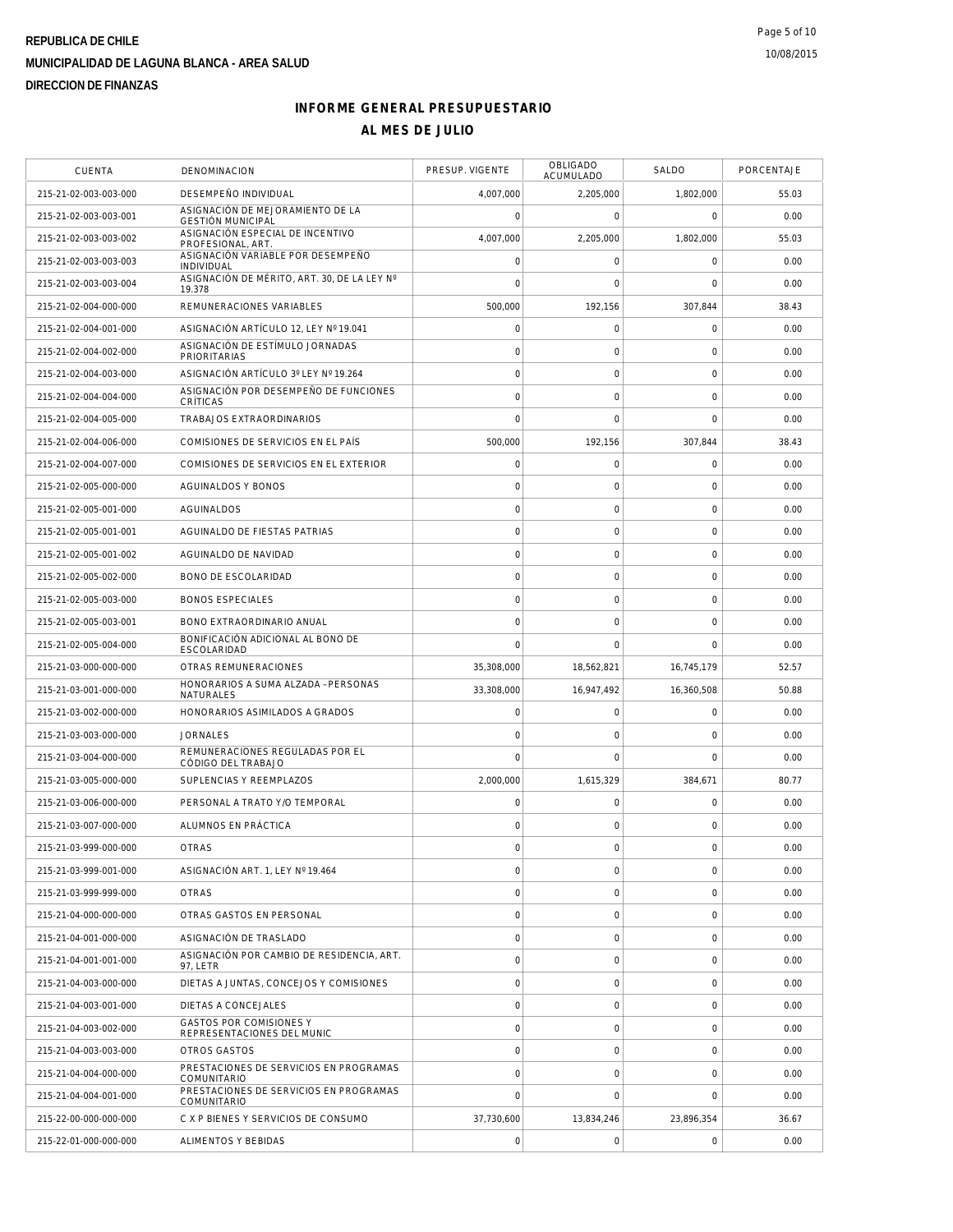| <b>CUENTA</b>         | DENOMINACION                                                | PRESUP. VIGENTE     | <b>OBLIGADO</b><br><b>ACUMULADO</b> | SALDO          | PORCENTAJE |
|-----------------------|-------------------------------------------------------------|---------------------|-------------------------------------|----------------|------------|
| 215-22-01-001-000-000 | PARA PERSONAS                                               | $\mathbf 0$         | $\mathbf 0$                         | 0              | 0.00       |
| 215-22-01-002-000-000 | PARA ANIMALES                                               | $\overline{0}$      | $\mathbf 0$                         | $\overline{0}$ | 0.00       |
| 215-22-02-000-000-000 | TEXTILES, VESTUARIO Y CALZADO                               | 875,600             | 257,790                             | 617,810        | 29.44      |
| 215-22-02-001-000-000 | TEXTILES Y ACABADOS TEXTILES                                | 75,600              | $\Omega$                            | 75,600         | 0.00       |
| 215-22-02-002-000-000 | VESTUARIO, ACCESORIOS Y PRENDAS<br><b>DIVERSAS</b>          | 400,000             | 257,790                             | 142,210        | 64.45      |
| 215-22-02-003-000-000 | CALZADO                                                     | 400,000             | $\mathsf{O}\xspace$                 | 400,000        | 0.00       |
| 215-22-03-000-000-000 | COMBUSTIBLES Y LUBRICANTES                                  | 8,000,000           | 4,326,625                           | 3,673,375      | 54.08      |
| 215-22-03-001-000-000 | PARA VEHÍCULOS                                              | 8,000,000           | 4,326,625                           | 3.673.375      | 54.08      |
| 215-22-03-002-000-000 | PARA MAQUINARIAS, EQUIPOS DE<br>PRODUCCIÓN, TRACCIÓN        | $\mathbf 0$         | $\mathbf 0$                         | $\mathbf 0$    | 0.00       |
| 215-22-03-003-000-000 | PARA CALEFACCIÓN                                            | $\mathbf 0$         | $\mathbf 0$                         | $\mathbf 0$    | 0.00       |
| 215-22-03-999-000-000 | PARA OTROS                                                  | $\overline{0}$      | $\mathbf 0$                         | $\mathbf 0$    | 0.00       |
| 215-22-04-000-000-000 | MATERIALES DE USO O CONSUMO                                 | 10,150,000          | 2,339,035                           | 7,810,965      | 23.04      |
| 215-22-04-001-000-000 | MATERIALES DE OFICINA                                       | 400,000             | 0                                   | 400,000        | 0.00       |
| 215-22-04-002-000-000 | TEXTOS Y OTROS MATERIALES DE ENSEÑANZA                      | 200,000             | $\mathbf 0$                         | 200,000        | 0.00       |
| 215-22-04-003-000-000 | PRODUCTOS QUÍMICOS                                          | 700,000             | 29,012                              | 670,988        | 4.14       |
| 215-22-04-004-000-000 | PRODUCTOS FARMACÉUTICOS                                     | 5,500,000           | 864,990                             | 4,635,010      | 15.73      |
| 215-22-04-005-000-000 | MATERIALES Y ÚTILES QUIRÚRGICOS                             | 1,100,000           | 121,701                             | 978,299        | 11.06      |
| 215-22-04-006-000-000 | FERTILIZANTES, INSECTICIDAS, FUNGICIDAS Y<br><b>OTROS</b>   | $\mathbf 0$         | $\mathsf{O}\xspace$                 | $\mathbf 0$    | 0.00       |
| 215-22-04-007-000-000 | MATERIALES Y ÚTILES DE ASEO                                 | 650,000             | 611,082                             | 38,918         | 94.01      |
| 215-22-04-008-000-000 | MENAJE PARA OFICINA, CASINO Y OTROS                         | $\mathbf 0$         | $\mathbf 0$                         | $\mathbf 0$    | 0.00       |
| 215-22-04-009-000-000 | INSUMOS, REPUESTOS Y ACCESORIOS<br>COMPUTACIONALES          | 250,000             | 118,000                             | 132,000        | 47.20      |
| 215-22-04-010-000-000 | MATERIALES PARA MANTENIMIENTO Y REP. DE<br><b>INMUEBLES</b> | 400,000             | $\mathbf 0$                         | 400,000        | 0.00       |
| 215-22-04-011-000-000 | REPUESTOS Y ACC. PARA MANTENIMIENTO Y<br>REP. DE VEHI       | 800,000             | 594,250                             | 205,750        | 74.28      |
| 215-22-04-012-000-000 | OTROS MATERIALES, REPUESTOS Y ÚTILES<br><b>DIVERSOS</b>     | $\mathbf 0$         | $\mathsf{O}\xspace$                 | $\mathbf 0$    | 0.00       |
| 215-22-04-014-000-000 | PRODUCTOS ELABORADOS EN CUERO,<br>CAUCHO Y PLASTICO         | $\mathbf 0$         | $\mathbf 0$                         | $\mathbf 0$    | 0.00       |
| 215-22-04-999-000-000 | <b>OTROS</b>                                                | 150,000             | $\mathbf 0$                         | 150,000        | 0.00       |
| 215-22-05-000-000-000 | SERVICIOS BÁSICOS                                           | 5,580,000           | 2,102,139                           | 3,477,861      | 37.67      |
| 215-22-05-001-000-000 | <b>ELECTRICIDAD</b>                                         | $\mathbf 0$         | $\mathbf 0$                         | $\mathbf 0$    | 0.00       |
| 215-22-05-002-000-000 | AGUA                                                        | 300,000             | 72,400                              | 227,600        | 24.13      |
| 215-22-05-003-000-000 | GAS                                                         | 3,500,000           | 1,336,692                           | 2,163,308      | 38.19      |
| 215-22-05-004-000-000 | CORREO                                                      | $\mathbf 0$         | $\mathsf{O}\xspace$                 | $\mathbf 0$    | 0.00       |
| 215-22-05-005-000-000 | TELEEONÍA ELJA                                              | 500,000             | 212,460                             | 287,540        | 42.49      |
| 215-22-05-006-000-000 | TELEFONÍA CELULAR                                           | 420,000             | 117.597                             | 302,403        | 28.00      |
| 215-22-05-007-000-000 | <b>ACCESO A INTERNET</b>                                    | 360,000             | 222,677                             | 137,323        | 61.85      |
| 215-22-05-008-000-000 | ENLACES DE TELECOMUNICACIONES                               | $\mathsf{O}\xspace$ | $\mathbf 0$                         | $\overline{0}$ | 0.00       |
| 215-22-05-999-000-000 | <b>OTROS</b>                                                | 500,000             | 140,313                             | 359,687        | 28.06      |
| 215-22-06-000-000-000 | MANTENIMIENTO Y REPARACIONES                                | 3,000,000           | 321,800                             | 2,678,200      | 10.73      |
| 215-22-06-001-000-000 | MANTENIMIENTO Y REPARACIÓN DE<br><b>EDIFICACIONES</b>       | 1,800,000           | $\mathbf 0$                         | 1,800,000      | 0.00       |
| 215-22-06-002-000-000 | MANTENIMIENTO Y REPARACIÓN DE<br><b>VEHÍCULOS</b>           | 700,000             | 60,000                              | 640,000        | 8.57       |
| 215-22-06-003-000-000 | MANTENIMIENTO Y REPARACIÓN MOBILIARIOS<br>Y OTROS           | $\mathsf{O}\xspace$ | $\mathbf 0$                         | $\mathbf 0$    | 0.00       |
| 215-22-06-004-000-000 | MANTENIMIENTO Y REPARACIÓN DE MÁQUINAS<br>Y EQUIPOS D       | $\mathbf 0$         | $\mathbf 0$                         | $\mathbf 0$    | 0.00       |
| 215-22-06-005-000-000 | MANTENIMIENTO Y REPARACIÓN DE<br>MAQUINARIA Y EQUIPOS       | $\mathsf{O}\xspace$ | $\mathsf{O}\xspace$                 | $\mathbf 0$    | 0.00       |
| 215-22-06-006-000-000 | MANTENIMIENTO Y REPARACIÓN DE OTRAS<br>MAQUINARIAS Y        | 500,000             | 261,800                             | 238,200        | 52.36      |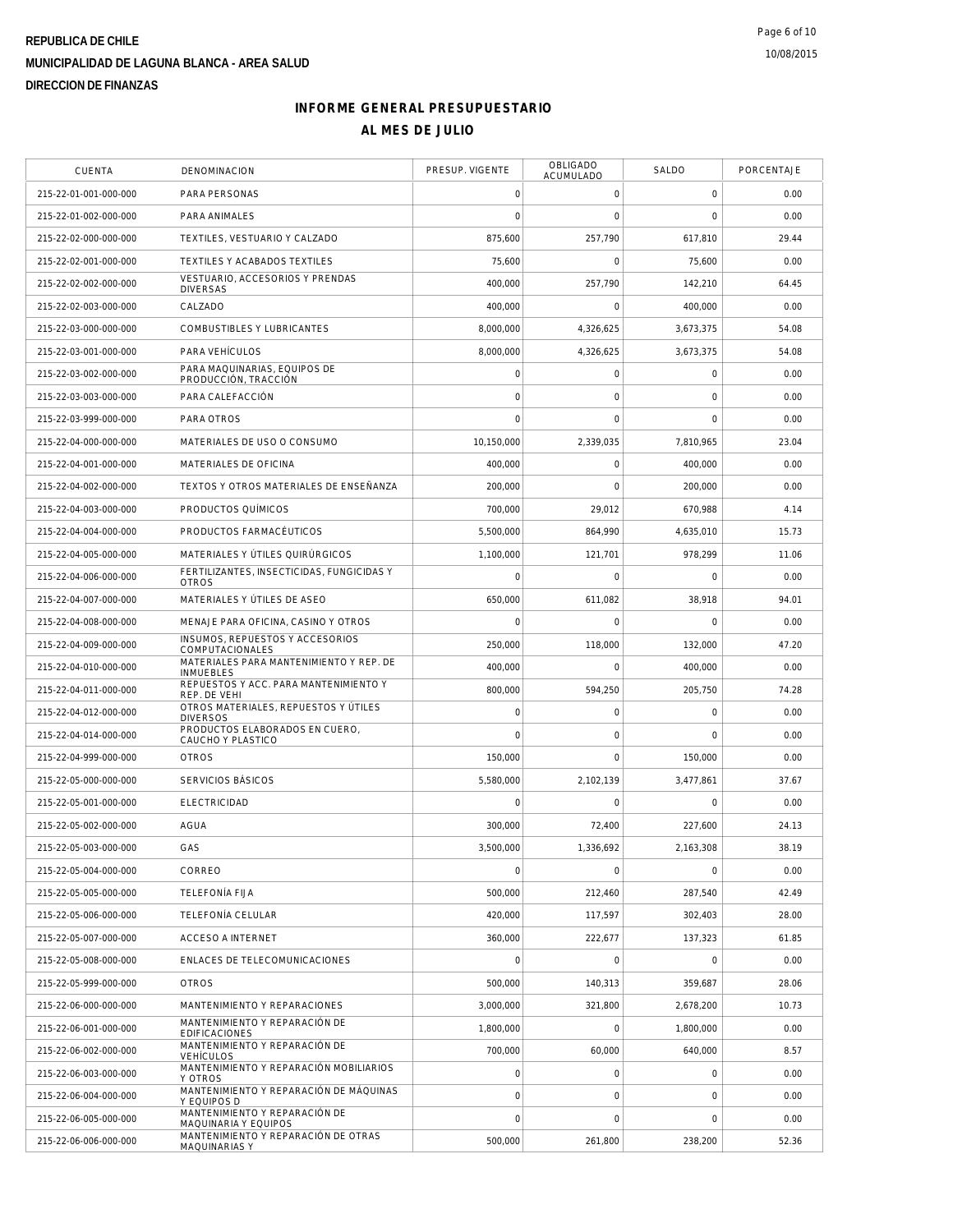| <b>CUENTA</b>         | DENOMINACION                                                 | PRESUP. VIGENTE     | OBLIGADO<br><b>ACUMULADO</b> | SALDO               | PORCENTAJE |
|-----------------------|--------------------------------------------------------------|---------------------|------------------------------|---------------------|------------|
| 215-22-06-007-000-000 | MANTENIMIENTO Y REPARACIÓN DE EQUIPOS<br><b>INFORMÁTICOS</b> | $\mathbf 0$         | $\mathbf 0$                  | $\mathbf 0$         | 0.00       |
| 215-22-06-999-000-000 | <b>OTROS</b>                                                 | $\mathbf 0$         | $\mathbf 0$                  | $\mathbf 0$         | 0.00       |
| 215-22-07-000-000-000 | PUBLICIDAD Y DIFUSIÓN                                        | 400.000             | 74,970                       | 325,030             | 18.74      |
| 215-22-07-001-000-000 | SERVICIOS DE PUBLICIDAD                                      | 200,000             | 74,970                       | 125,030             | 37.49      |
| 215-22-07-002-000-000 | SERVICIOS DE IMPRESIÓN                                       | 200,000             | $\mathbf 0$                  | 200,000             | 0.00       |
| 215-22-07-999-000-000 | <b>OTROS</b>                                                 | $\mathbf 0$         | $\mathbf 0$                  | $\mathbf 0$         | 0.00       |
| 215-22-08-000-000-000 | <b>SERVICIOS GENERALES</b>                                   | 1.000.000           | 224,910                      | 775,090             | 22.49      |
| 215-22-08-001-000-000 | SERVICIOS DE ASEO                                            | $\mathsf{O}\xspace$ | $\mathsf{O}\xspace$          | $\mathbf 0$         | 0.00       |
| 215-22-08-002-000-000 | SERVICIOS DE VIGILANCIA                                      | $\mathbf 0$         | $\mathsf{O}\xspace$          | $\mathbf 0$         | 0.00       |
| 215-22-08-003-000-000 | SERVICIOS DE MANTENCIÓN DE JARDINES                          | $\circ$             | 0                            | 0                   | 0.00       |
| 215-22-08-004-000-000 | SERVICIOS DE MANTENCIÓN DE ALUMBRADO<br>PÚBLICO              | $\mathsf{O}\xspace$ | $\mathsf{O}\xspace$          | $\mathbf 0$         | 0.00       |
| 215-22-08-005-000-000 | SERVICIOS DE MANTENCIÓN DE SEMÁFOROS                         | $\mathbf 0$         | $\mathbf 0$                  | $\mathbf 0$         | 0.00       |
| 215-22-08-006-000-000 | SERVICIOS DE MANTENCIÓN DE<br>SEÑALIZACIONES DE TRÁNS        | $\overline{0}$      | $\mathbf 0$                  | $\mathbf 0$         | 0.00       |
| 215-22-08-007-000-000 | PASAJES, FLETES Y BODEGAJES                                  | 1,000,000           | 224,910                      | 775,090             | 22.49      |
| 215-22-08-008-000-000 | SALAS CUNAS Y/O JARDINES INFANTILES                          | $\mathsf{O}\xspace$ | 0                            | 0                   | 0.00       |
| 215-22-08-009-000-000 | SERVICIOS DE PAGO Y COBRANZA                                 | $\mathbf 0$         | $\mathsf{O}\xspace$          | $\mathsf{O}\xspace$ | 0.00       |
| 215-22-08-010-000-000 | SERVICIOS DE SUSCRIPCION Y SIMILARES                         | $\circ$             | $\mathsf{O}\xspace$          | $\mathbf 0$         | 0.00       |
| 215-22-08-999-000-000 | <b>OTROS</b>                                                 | $\mathbf 0$         | $\mathbf 0$                  | $\mathbf 0$         | 0.00       |
| 215-22-09-000-000-000 | ARRIENDOS                                                    | $\circ$             | $\mathsf{O}\xspace$          | $\mathbf 0$         | 0.00       |
| 215-22-09-001-000-000 | ARRIENDO DE TERRENOS                                         | $\mathsf{O}\xspace$ | $\mathsf{O}\xspace$          | $\mathbf 0$         | 0.00       |
| 215-22-09-002-000-000 | ARRIENDO DE EDIFICIOS                                        | $\circ$             | $\mathsf{O}\xspace$          | $\mathsf{O}\xspace$ | 0.00       |
| 215-22-09-003-000-000 | ARRIENDO DE VEHÍCULOS                                        | $\mathbf 0$         | 0                            | 0                   | 0.00       |
| 215-22-09-004-000-000 | ARRIENDO DE MOBILIARIO Y OTROS                               | $\mathsf{O}\xspace$ | $\mathsf{O}\xspace$          | $\mathbf 0$         | 0.00       |
| 215-22-09-005-000-000 | ARRIENDO DE MÁQUINAS Y EQUIPOS                               | $\mathbf 0$         | $\mathbf 0$                  | $\mathbf 0$         | 0.00       |
| 215-22-09-006-000-000 | ARRIENDO DE EQUIPOS INFORMÁTICOS                             | $\circ$             | $\mathbf 0$                  | $\mathbf 0$         | 0.00       |
| 215-22-09-999-000-000 | <b>OTROS</b>                                                 | $\mathbf 0$         | $\mathbf 0$                  | $\Omega$            | 0.00       |
| 215-22-10-000-000-000 | SERVICIOS FINANCIEROS Y DE SEGUROS                           | 5,565,000           | 3,441,587                    | 2,123,413           | 61.84      |
| 215-22-10-001-000-000 | GASTOS FINANCIEROS POR COMPRA Y VENTA<br>DE TÍTULOS Y        | $\mathbf 0$         | $\mathbf 0$                  | $\mathbf 0$         | 0.00       |
| 215-22-10-002-000-000 | PRIMAS Y GASTOS DE SEGUROS                                   | 5,565,000           | 3,441,587                    | 2,123,413           | 61.84      |
| 215-22-10-004-000-000 | <b>GASTOS BANCARIOS</b>                                      | $\mathsf{O}\xspace$ | $\mathsf{O}\xspace$          | $\mathbf 0$         | 0.00       |
| 215-22-10-999-000-000 | <b>OTROS</b>                                                 | $\mathbf 0$         | $\mathsf{O}\xspace$          | $\mathbf 0$         | 0.00       |
| 215-22-11-000-000-000 | SERVICIOS TÉCNICOS Y PROFESIONALES                           | 1,200,000           | $\mathsf{O}\xspace$          | 1,200,000           | 0.00       |
| 215-22-11-001-000-000 | <b>ESTUDIOS E INVESTIGACIONES</b>                            | $\mathbf 0$         | $\mathsf{O}\xspace$          | $\mathbf 0$         | 0.00       |
| 215-22-11-002-000-000 | CURSOS DE CAPACITACIÓN                                       | 1,200,000           | $\mathsf{O}\xspace$          | 1,200,000           | 0.00       |
| 215-22-11-003-000-000 | SERVICIOS INFORMÁTICOS                                       | $\mathsf{O}\xspace$ | $\mathsf{O}\xspace$          | $\mathbf 0$         | 0.00       |
| 215-22-11-999-000-000 | <b>OTROS</b>                                                 | $\mathbf 0$         | $\mathbf 0$                  | $\mathbf 0$         | 0.00       |
| 215-22-12-000-000-000 | OTROS GASTOS EN BIENES Y SERVICIOS DE<br>CONSUMO             | 1,960,000           | 745,390                      | 1,214,610           | 38.03      |
| 215-22-12-002-000-000 | <b>GASTOS MENORES</b>                                        | 960,000             | 133,103                      | 826,897             | 13.86      |
| 215-22-12-003-000-000 | GASTOS DE REPRESENTACIÓN, PROTOCOLO Y<br>CEREMONIAL          | $\mathsf{O}\xspace$ | $\mathsf{O}\xspace$          | $\mathbf 0$         | 0.00       |
| 215-22-12-004-000-000 | INTERESES, MULTAS Y RECARGOS                                 | $\mathbf 0$         | $\mathbf 0$                  | 0                   | 0.00       |
| 215-22-12-005-000-000 | DERECHOS Y TASAS                                             | 1,000,000           | 612,287                      | 387,713             | 61.23      |
| 215-22-12-999-000-000 | <b>OTROS</b>                                                 | 0                   | $\mathsf{O}\xspace$          | $\mathbf 0$         | 0.00       |
| 215-23-00-000-000-000 | C X P PRESTACIONES DE SEGURIDAD SOCIAL                       | $\circ$             | $\mathsf{O}\xspace$          | $\mathbf 0$         | 0.00       |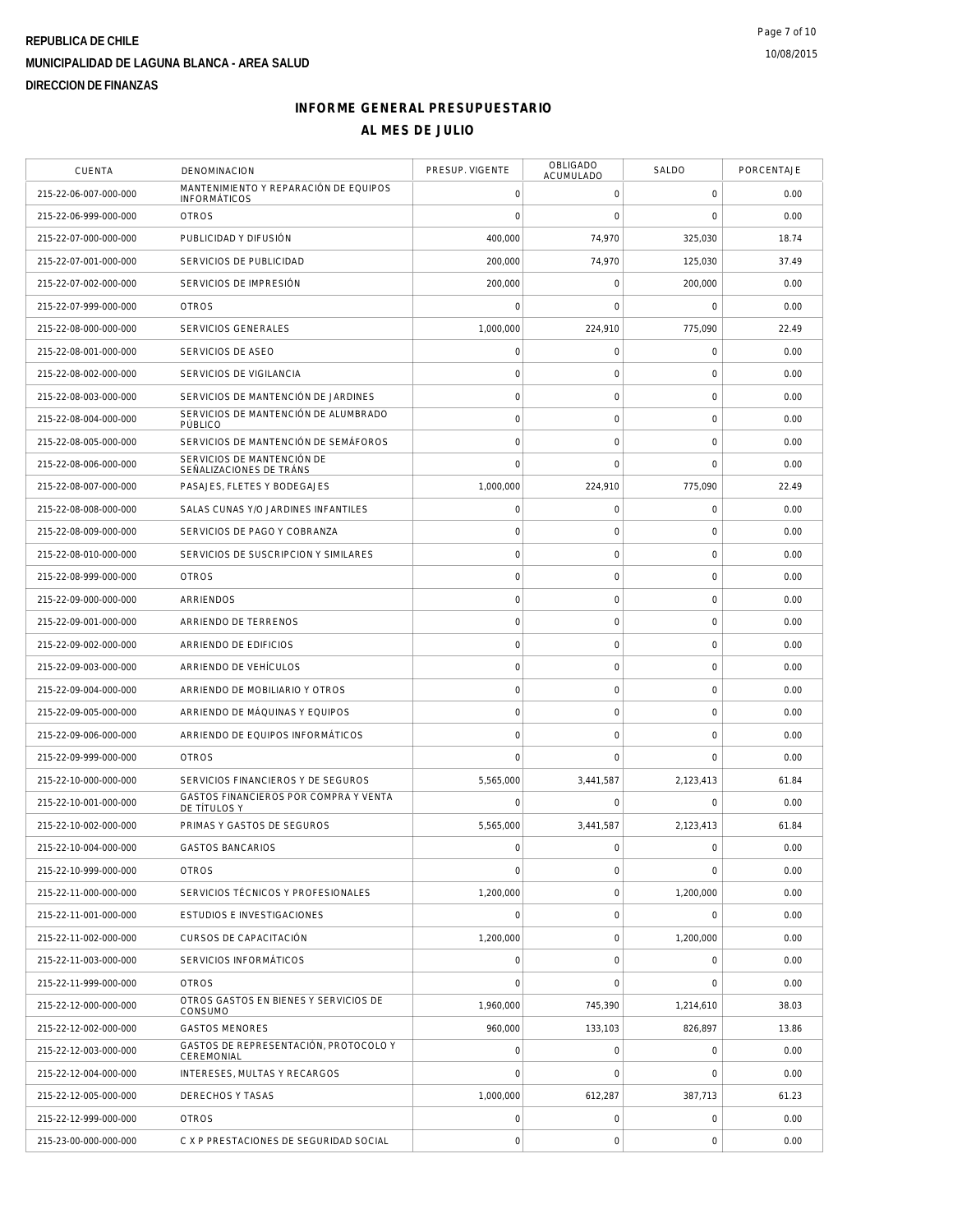| <b>CUENTA</b>         | DENOMINACION                                              | PRESUP. VIGENTE     | <b>OBLIGADO</b><br>ACUMULADO | SALDO               | PORCENTAJE |
|-----------------------|-----------------------------------------------------------|---------------------|------------------------------|---------------------|------------|
| 215-23-01-000-000-000 | PRESTACIONES PREVISIONALES                                | 0                   | 0                            | 0                   | 0.00       |
| 215-23-01-004-000-000 | DESAHUCIOS E INDEMNIZACIONES                              | $\mathbf 0$         | $\mathbf 0$                  | $\mathbf 0$         | 0.00       |
| 215-24-00-000-000-000 | C X P TRANSFERENCIAS CORRIENTES                           | $\circ$             | $\mathsf{O}\xspace$          | $\mathbf 0$         | 0.00       |
| 215-24-01-000-000-000 | AL SECTOR PRIVADO                                         | $\mathsf{O}\xspace$ | $\mathsf{O}\xspace$          | $\mathbf 0$         | 0.00       |
| 215-24-01-001-000-000 | FONDOS DE EMERGENCIA                                      | $\circ$             | $\mathsf{O}\xspace$          | $\mathbf 0$         | 0.00       |
| 215-24-01-002-000-000 | EDUCACIÓN - PERSONAS JURÍDICAS PRIVADAS,<br>ART. 13.      | $\mathbf 0$         | $\mathsf{O}\xspace$          | 0                   | 0.00       |
| 215-24-01-003-000-000 | SALUD - PERSONAS JURÍDICAS PRIVADAS, ART.<br>13, D.F.     | $\mathsf{O}\xspace$ | $\mathsf{O}\xspace$          | $\mathbf 0$         | 0.00       |
| 215-24-01-004-000-000 | ORGANIZACIONES COMUNITARIAS                               | $\mathbf 0$         | $\mathsf{O}\xspace$          | $\mathbf 0$         | 0.00       |
| 215-24-01-005-000-000 | OTRAS PERSONAS JURÍDICAS PRIVADAS                         | $\circ$             | $\mathbf 0$                  | $\mathbf 0$         | 0.00       |
| 215-24-01-006-000-000 | VOLUNTARIADO                                              | $\circ$             | $\mathsf{O}\xspace$          | $\mathbf 0$         | 0.00       |
| 215-24-01-007-000-000 | ASISTENCIA SOCIAL A PERSONAS NATURALES                    | $\mathbf 0$         | $\mathsf{O}\xspace$          | $\mathbf 0$         | 0.00       |
| 215-24-01-008-000-000 | PREMIOS Y OTROS                                           | $\circ$             | $\mathsf{O}\xspace$          | $\mathsf{O}\xspace$ | 0.00       |
| 215-24-01-999-000-000 | OTRAS TRANSFERENCIAS AL SECTOR PRIVADO                    | $\mathbf 0$         | 0                            | $\mathbf 0$         | 0.00       |
| 215-24-03-000-000-000 | A OTRAS ENTIDADES PÚBLICAS                                | $\mathbf 0$         | $\mathbf 0$                  | $\mathbf 0$         | 0.00       |
| 215-24-03-001-000-000 | A LA JUNTA NACIONAL DE AUXILIO ESCOLAR Y<br><b>BECAS</b>  | $\circ$             | $\mathbf 0$                  | $\mathbf 0$         | 0.00       |
| 215-24-03-002-000-000 | A LOS SERVICIOS DE SALUD                                  | $\mathsf{O}\xspace$ | $\mathsf{O}\xspace$          | $\mathbf 0$         | 0.00       |
| 215-24-03-002-001-000 | MULTA LEY DE ALCOHOLES                                    | $\mathbf 0$         | $\mathsf{O}\xspace$          | $\mathbf 0$         | 0.00       |
| 215-24-03-080-000-000 | A LAS ASOCIACIONES                                        | $\mathbf 0$         | $\mathsf{O}\xspace$          | 0                   | 0.00       |
| 215-24-03-080-001-000 | A LA ASOCIACIÓN CHILENA DE<br>MUNICIPALIDADES             | $\mathsf{O}\xspace$ | $\mathsf{O}\xspace$          | $\mathbf 0$         | 0.00       |
| 215-24-03-080-002-000 | A OTRAS ASOCIACIONES                                      | $\mathbf 0$         | $\mathbf 0$                  | $\mathbf 0$         | 0.00       |
| 215-24-03-090-000-000 | AL FONDO COMÚN MUNICIPAL - PERMISOS DE<br>CIRCULACIÓN     | $\circ$             | $\mathbf 0$                  | $\mathbf 0$         | 0.00       |
| 215-24-03-090-001-000 | APORTE AÑO VIGENTE                                        | $\circ$             | $\mathsf{O}\xspace$          | $\mathbf 0$         | 0.00       |
| 215-24-03-090-002-000 | APORTE OTROS AÑOS                                         | $\mathbf 0$         | $\mathsf{O}\xspace$          | $\mathbf 0$         | 0.00       |
| 215-24-03-090-003-000 | <b>INTERESES Y REAJUSTES PAGADOS</b>                      | $\circ$             | $\mathsf{O}\xspace$          | $\mathsf{O}\xspace$ | 0.00       |
| 215-24-03-091-000-000 | AL FONDO COMÚN MUNICIPAL - PATENTES<br><b>MUNICIPALES</b> | $\mathbf 0$         | 0                            | $\mathbf 0$         | 0.00       |
| 215-24-03-091-001-000 | APORTE AÑO VIGENTE                                        | $\mathsf{O}\xspace$ | $\mathsf{O}\xspace$          | $\mathbf 0$         | 0.00       |
| 215-24-03-091-002-000 | APORTE OTROS AÑOS                                         | $\circ$             | $\mathbf 0$                  | $\mathbf 0$         | 0.00       |
| 215-24-03-091-003-000 | INTERESES Y REAJUSTES PAGADOS                             | $\mathsf{O}\xspace$ | $\mathsf{O}\xspace$          | $\mathbf 0$         | 0.00       |
| 215-24-03-092-000-000 | AL FONDO COMÚN MUNICIPAL - MULTAS                         | $\mathbf 0$         | $\mathsf{O}\xspace$          | $\mathbf 0$         | 0.00       |
| 215-24-03-092-001-000 | ART. 14. N° 6 LEY N° 19.695                               | $\mathbf 0$         | $\mathsf{O}\xspace$          | $\mathbf 0$         | 0.00       |
| 215-24-03-099-000-000 | A OTRAS ENTIDADES PÚBLICAS                                | $\mathbf 0$         | $\mathsf{O}\xspace$          | $\mathbf 0$         | 0.00       |
| 215-24-03-100-000-000 | A OTRAS MUNICIPALIDADES                                   | $\mathbf 0$         | $\mathbf 0$                  | $\mathbf 0$         | 0.00       |
| 215-24-03-101-000-000 | A SERVICIOS INCORPORADOS A SU GESTIÓN                     | $\circ$             | $\mathbf 0$                  | $\mathbf 0$         | 0.00       |
| 215-24-03-101-001-000 | A EDUCACIÓN                                               | $\circ$             | $\mathsf{O}\xspace$          | $\mathbf 0$         | 0.00       |
| 215-24-03-101-002-000 | A SALUD                                                   | $\circ$             | $\mathsf{O}\xspace$          | $\mathbf 0$         | 0.00       |
| 215-24-03-101-003-000 | A CEMENTERIOS                                             | $\circ$             | $\mathsf{O}\xspace$          | $\mathbf 0$         | 0.00       |
| 215-25-00-000-000-000 | C X P INTEGROS AL FISCO                                   | $\mathbf 0$         | 0                            | $\mathbf 0$         | 0.00       |
| 215-25-01-000-000-000 | <b>IMPUESTOS</b>                                          | $\mathsf{O}\xspace$ | $\mathsf{O}\xspace$          | $\mathbf 0$         | 0.00       |
| 215-26-00-000-000-000 | C X P OTROS GASTOS CORRIENTES                             | $\circ$             | $\mathbf 0$                  | $\mathbf 0$         | 0.00       |
| 215-26-01-000-000-000 | <b>DEVOLUCIONES</b>                                       | $\mathsf{O}\xspace$ | $\mathsf{O}\xspace$          | $\mathbf 0$         | 0.00       |
| 215-26-02-000-000-000 | COMPENSACIONES POR DAÑOS A TERCEROS<br>Y/O A LA PROPI     | $\circ$             | $\mathsf{O}\xspace$          | $\mathbf 0$         | 0.00       |
| 215-26-04-000-000-000 | APLICACIÓN FONDOS DE TERCEROS                             | $\circ$             | 0                            | 0                   | 0.00       |
| 215-26-04-001-000-000 | ARANCEL AL REGISTRO DE MULTAS DE<br>TRÁNSITO NO PAGAD     | $\circ$             | $\mathsf{O}\xspace$          | $\mathbf 0$         | 0.00       |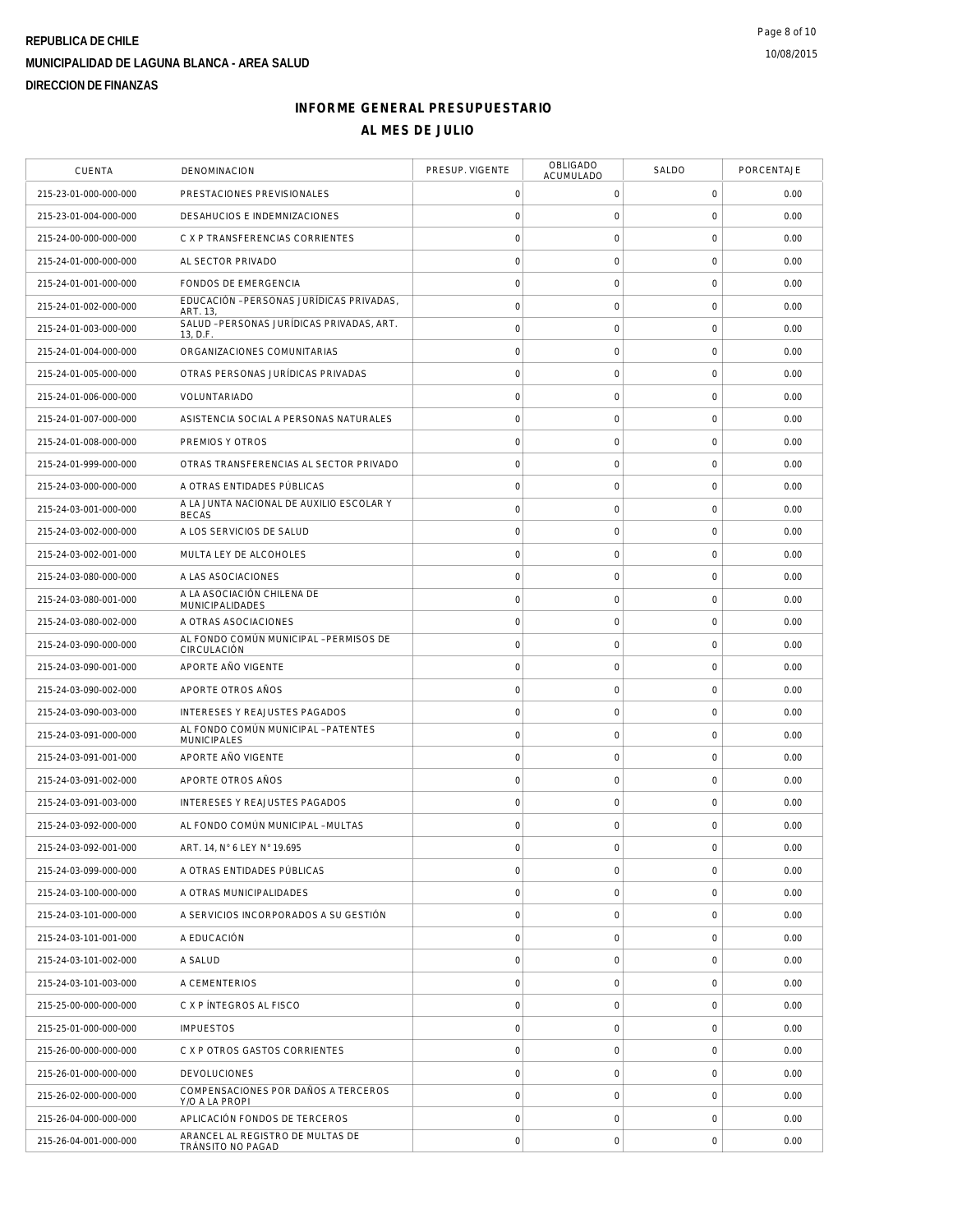| <b>CUENTA</b>         | DENOMINACION                                          | PRESUP. VIGENTE     | <b>OBLIGADO</b><br>ACUMULADO | SALDO               | PORCENTAJE |
|-----------------------|-------------------------------------------------------|---------------------|------------------------------|---------------------|------------|
| 215-26-04-999-000-000 | APLICACIÓN OTROS FONDOS DE TERCEROS                   | $\mathbf 0$         | 0                            | $\mathsf{O}\xspace$ | 0.00       |
| 215-29-00-000-000-000 | C X P ADQUISICIÓN DE ACTIVOS NO<br><b>FINANCIEROS</b> | 800.000             | 0                            | 800,000             | 0.00       |
| 215-29-01-000-000-000 | <b>TERRENOS</b>                                       | $\mathsf{O}\xspace$ | 0                            | 0                   | 0.00       |
| 215-29-02-000-000-000 | <b>EDIFICIOS</b>                                      | $\mathbf 0$         | $\mathsf{O}\xspace$          | 0                   | 0.00       |
| 215-29-03-000-000-000 | <b>VEHÍCULOS</b>                                      | $\mathbf 0$         | 0                            | 0                   | 0.00       |
| 215-29-04-000-000-000 | MOBILIARIO Y OTROS                                    | $\mathbf 0$         | $\mathsf{O}\xspace$          | $\mathbf 0$         | 0.00       |
| 215-29-05-000-000-000 | MÁQUINAS Y EQUIPOS                                    | 800,000             | $\mathsf{O}\xspace$          | 800,000             | 0.00       |
| 215-29-05-001-000-000 | MÁQUINAS Y EQUIPOS DE OFICINA                         | $\mathsf{O}\xspace$ | $\mathsf{O}\xspace$          | 0                   | 0.00       |
| 215-29-05-002-000-000 | MAQUINARIAS Y EQUIPOS PARA LA<br>PRODUCCIÓN           | $\mathbf 0$         | $\mathsf{O}\xspace$          | $\mathbf 0$         | 0.00       |
| 215-29-05-999-000-000 | <b>OTRAS</b>                                          | 800,000             | $\mathsf{O}\xspace$          | 800,000             | 0.00       |
| 215-29-06-000-000-000 | EQUIPOS INFORMÁTICOS                                  | $\mathsf{O}\xspace$ | $\mathsf{O}\xspace$          | 0                   | 0.00       |
| 215-29-06-001-000-000 | EQUIPOS COMPUTACIONALES Y PERIFÉRICOS                 | $\mathbf 0$         | $\mathsf{O}\xspace$          | 0                   | 0.00       |
| 215-29-06-002-000-000 | EQUIPOS DE COMUNICACIONES PARA REDES<br>INFORMÁTICAS  | $\mathsf{O}\xspace$ | $\mathbf 0$                  | 0                   | 0.00       |
| 215-29-07-000-000-000 | PROGRAMAS INFORMÁTICOS                                | $\mathsf{O}\xspace$ | $\mathsf{O}\xspace$          | 0                   | 0.00       |
| 215-29-07-001-000-000 | PROGRAMAS COMPUTACIONALES                             | $\mathsf{O}\xspace$ | $\mathsf{O}\xspace$          | $\mathsf{O}\xspace$ | 0.00       |
| 215-29-07-002-000-000 | SISTEMA DE INFORMACIÓN                                | $\mathsf{O}\xspace$ | $\mathsf{O}\xspace$          | 0                   | 0.00       |
| 215-29-99-000-000-000 | OTROS ACTIVOS NO FINANCIFROS                          | $\mathsf{O}\xspace$ | $\mathsf{O}\xspace$          | 0                   | 0.00       |
| 215-30-00-000-000-000 | C X P ADQUISICIÓN DE ACTIVOS FINANCIEROS              | $\mathsf{O}\xspace$ | $\mathsf{O}\xspace$          | 0                   | 0.00       |
| 215-30-01-000-000-000 | COMPRA DE TÍTULOS Y VALORES                           | $\mathsf{O}\xspace$ | $\mathbf 0$                  | 0                   | 0.00       |
| 215-30-01-001-000-000 | DEPÓSITOS A PLAZO                                     | $\mathsf{O}\xspace$ | 0                            | 0                   | 0.00       |
| 215-30-01-003-000-000 | CUOTAS DE FONDOS MUTUOS                               | $\mathsf{O}\xspace$ | $\mathsf{O}$                 | $\mathsf 0$         | 0.00       |
| 215-30-01-999-000-000 | <b>OTROS</b>                                          | $\mathbf 0$         | $\mathsf{O}\xspace$          | 0                   | 0.00       |
| 215-30-02-000-000-000 | COMPRA DE ACCIONES Y PARTICIPACIONES DE<br>CAPITAL    | $\mathsf{O}\xspace$ | $\mathsf{O}\xspace$          | 0                   | 0.00       |
| 215-30-99-000-000-000 | OTROS ACTIVOS FINANCIEROS                             | $\mathbf 0$         | $\mathsf{O}\xspace$          | $\mathsf 0$         | 0.00       |
| 215-31-00-000-000-000 | C X P INICIATIVAS DE INVERSIÓN                        | $\mathsf{O}\xspace$ | $\mathsf{O}\xspace$          | $\mathsf{O}\xspace$ | 0.00       |
| 215-31-01-000-000-000 | <b>ESTUDIOS BÁSICOS</b>                               | $\mathsf{O}\xspace$ | $\mathsf{O}\xspace$          | $\mathsf 0$         | 0.00       |
| 215-31-01-001-000-000 | <b>GASTOS ADMINISTRATIVOS</b>                         | $\mathsf{O}\xspace$ | 0                            | 0                   | 0.00       |
| 215-31-01-002-000-000 | <b>CONSULTORÍAS</b>                                   | $\mathsf{O}\xspace$ | $\mathsf{O}\xspace$          | 0                   | 0.00       |
| 215-31-02-000-000-000 | <b>PROYECTOS</b>                                      | $\mathbf 0$         | $\mathsf{O}\xspace$          | $\mathbf 0$         | 0.00       |
| 215-31-02-001-000-000 | <b>GASTOS ADMINISTRATIVOS</b>                         | $\mathsf{O}\xspace$ | 0                            | 0                   | 0.00       |
| 215-31-02-002-000-000 | CONSULTORÍAS                                          | $\mathsf{O}\xspace$ | $\mathsf{O}\xspace$          | 0                   | 0.00       |
| 215-31-02-003-000-000 | <b>TERRENOS</b>                                       | 0                   | 0                            | 0                   | 0.00       |
| 215-31-02-004-000-000 | OBRAS CIVILES                                         | $\mathsf{O}\xspace$ | 0                            | 0                   | 0.00       |
| 215-31-02-005-000-000 | EQUIPAMIENTO                                          | $\mathbf 0$         | $\mathsf{O}\xspace$          | 0                   | 0.00       |
| 215-31-02-006-000-000 | <b>EQUIPOS</b>                                        | 0                   | 0                            | 0                   | 0.00       |
| 215-31-02-007-000-000 | VEHÍCULOS                                             | $\mathsf{O}\xspace$ | $\mathsf{O}\xspace$          | 0                   | 0.00       |
| 215-31-02-999-000-000 | OTROS GASTOS                                          | $\mathsf{O}\xspace$ | $\mathsf{O}\xspace$          | 0                   | 0.00       |
| 215-32-00-000-000-000 | C X P PRÉSTAMOS                                       | $\mathsf{O}\xspace$ | 0                            | 0                   | 0.00       |
| 215-32-02-000-000-000 | <b>HIPOTECARIOS</b>                                   | $\mathsf{O}\xspace$ | 0                            | 0                   | 0.00       |
| 215-32-06-000-000-000 | POR ANTICIPOS A CONTRATISTAS                          | $\mathsf{O}\xspace$ | $\mathsf{O}\xspace$          | 0                   | 0.00       |
| 215-32-07-000-000-000 | POR ANTICIPOS POR CAMBIO DE RESIDENCIA                | $\mathsf{O}\xspace$ | 0                            | 0                   | 0.00       |
| 215-32-09-000-000-000 | POR VENTAS A PLAZO                                    | $\mathsf{O}\xspace$ | 0                            | 0                   | 0.00       |
| 215-33-00-000-000-000 | C X P TRANSFERENCIAS DE CAPITAL                       | $\mathbf 0$         | $\mathsf{O}\xspace$          | $\mathsf{O}\xspace$ | 0.00       |